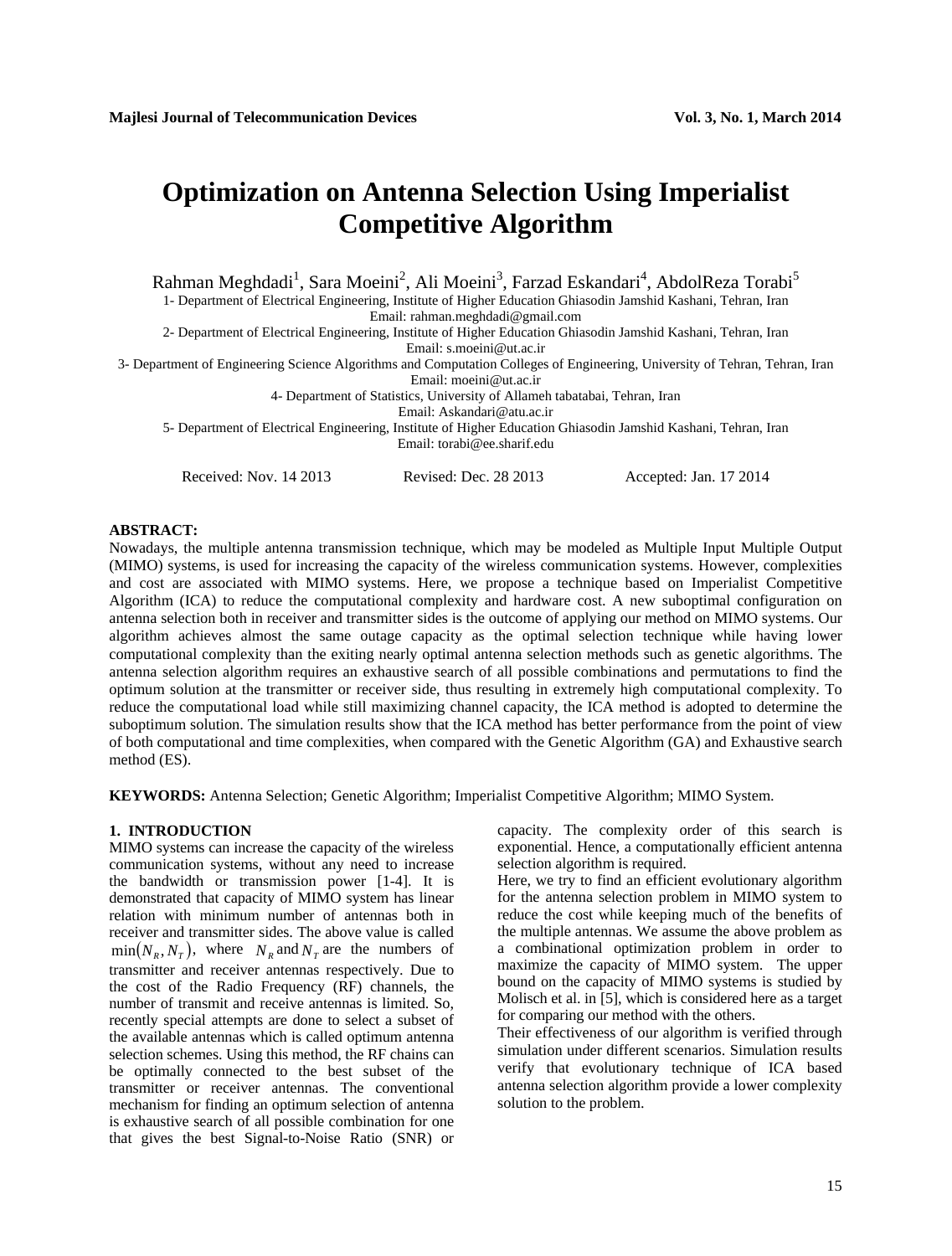#### **Majlesi Journal of Telecommunication Devices**

# 2. SYSTEM MODEL AND PROBLEM **FORMULATION**

In the first and the second part of this section, the MIMO signal model and antenna selection are formulated.

#### A. System Model

Figure 1 shows the block diagram of the considered system. From the antennas, the signal is sent through the mobile radio channel. The channel is assumed to be flatfading, so it can be shown as a matrix  $H$  which is  $N_R \times N_T$ . So that the  $N_R \times 1$  vector y of the received signal can be written as

$$
\vec{v} = H\vec{s} + \vec{n} \tag{1}
$$

In this equation, S is a  $N_r \times 1$  transmit vector and N is the (complex) noise samples vector at the receiver antenna elements use.

### **B.** Antenna Selection

In Figure 1, we show a typical MIMO system with antenna selection capabilities at both transmitter and the receiver sides. In MIMO systems, complexity, size and cost may increase if we use complete RF chains. These negative effects can reduce by using antenna selection. In addition, many of the benefits of MIMO systems can still be obtained [6, 7]. The system is containing  $N<sub>r</sub>$ transmitter and  $N_p$  receiver antennas, although in antenna selection a lower number of RF chains has been considered  $N_t < N_T$  and  $N_r < N_R$  at the transmitter and receiver, respectively.

The capacity of a MIMO system using all antenna elements is given by [4].

$$
C_{\text{full}} = \log_2 \left[ \det \left( I_{N_R} + \frac{\overline{\eta}}{N_T} H H^H \right) \right] \tag{2}
$$

**Or** 

$$
C_{\text{full}} = \log_2 \left[ \det \left( I_{N_T} + \frac{\overline{\eta}}{N_T} H^H H \right) \right] \tag{3}
$$

Where  $I_{N_T}$  is the  $N_T \times N_T$  identity matrix,  $\overline{\eta}$  is the mean SNR, and superscript  $(.)^H$  denotes the Hermitian transpose. In the transmitter antenna selection we want to select those antennas which can maximize the capacity, so that

$$
C_{select} = \arg \max_{S(\tilde{H})} \left( \log_2 \left[ \det \left( I_{N_r} + \frac{\overline{\eta}}{N_r} \widetilde{H} \widetilde{H}^H \right) \right] \right) \tag{4}
$$

Vol. 3, No. 1, March 2014

And  $\widetilde{H}$  is a matrix which can maximize the capacity of the MIMO system.



Fig. 1. Block diagram of antenna selection

We assume channel matrix  $H$  as a  $5\times10$  matrix, it means we have 5 antennas at receiver and 10 at the transmitter. Antenna selection at the transmitter selects 5 antennas from 10 in order to have an optimum capacity with channel matrix  $\tilde{H}$ . So, we used evolutionary algorithm such as ICA and GA. At the end of this paper we compare these algorithms with ES method.

### 3. PROPOSED ALGORITHMS

In this Section, First a brief discussion on ICA is presented, and then our proposed algorithm, which is based on ICA, is explained.

#### A. Imperialist Competitive Algorithm

Imperialist Competitive Algorithm is a kind of heuristic global optimization technology that is used to solve optimization problems. Despite of the other methods in the area of evolutionary computations, the gradient of the function and its optimization process is not necessary in ICA. Figure 2 shows the flowchart of the Imperialist Competitive Algorithm. The algorithm begins to generate a set of candidate random solutions in the search space of the optimization problem. These generated random points are known as the initial countries. Here, countries are the same as the chromosomes in GA. Some of the initial countries which produce the least cost function value become imperialists based on their power and start taking control of other countries which are called colonies and form the initial empires [8].

Assimilation and revolution are the main operators of ICA. Assimilation is an operator that makes the colonies of each empire get closer to the imperialist state in the optimization search space. Revolution causes the sudden random changes in the position of some of the countries in the search space. A colony might reach a better position and has the chance to take the control of the entire empire and replace the current imperialist state of the empire during assimilation and revolution. Imperialistic competition is another part of this algorithm. All the empires try to take possession of colonies of other empires [9].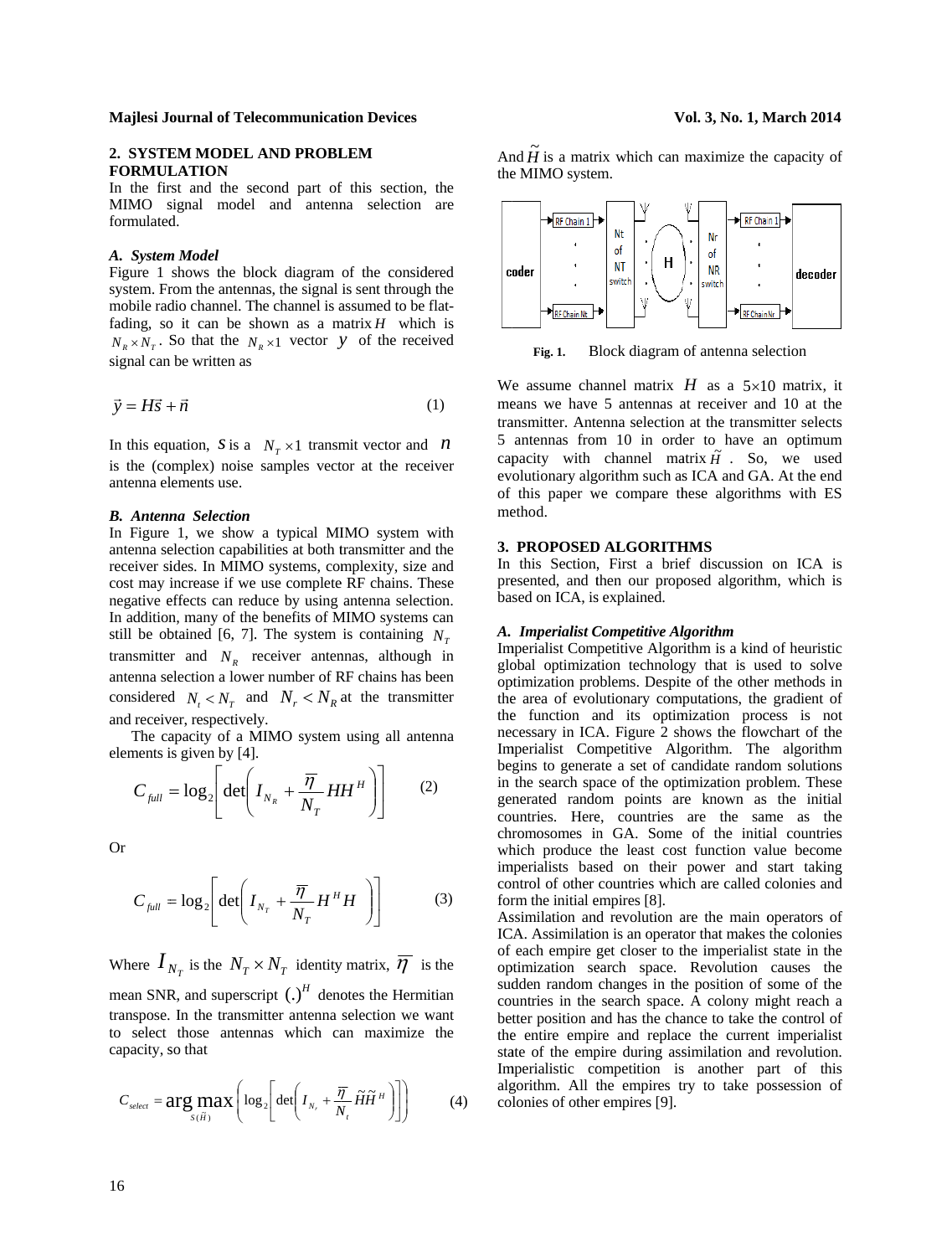#### **Majlesi Journal of Telecommunication Devices Vol. 3, No. 1, March 2014**



Fig. 2. Flowchart of Imperialist Competitive Algorithm (ICA)

Based on the empires power, in each step of the algorithm, all of the empires have a chance to take control of one or more of the colonies of the weakest one. Algorithm continues with the steps that containing Assimilation, Revolution, and Competition until a stop condition is occurred. The below pseudo code is for the above steps:

0) Define the cost function:  $f(x)$ ,  $x = (x_1, x_2, ..., x_d)$ .

1) Initialization of the algorithm. Generate some random solution in the search space and make initial empires.

2) Assimilation: Colonies move towards imperialist states in different in directions

3)Revolution: Random changes occur in the characteristics of some countries.

4) Position exchange between a colony and imperialist. A colony with a better position than the imperialist has the chance to take the control of empire by replacing the existing imperialist.

5) Imperialistic competition: All imperialists compete to take possession of colonies of each other.

6) Eliminate the powerless empires. Weak empires lose their power gradually and they will finally be eliminated.

7) If the stop condition is satisfied, stop, if not go to 2.

#### *B. An Overview on Genetic Algorithms*

Genetic algorithms were pioneered at the University of Michigan by J. Holland and his associates [11]-[14].

GA maintains a constant-sized population of candidate solutions, known as individuals. The initial seed population from which the genetic process begins can be chosen randomly or on the basis of heuristics, if available for a given application. Each individual is evaluated and recombined with others in each iteration which is known as a generation on the basis of its overall quality or fitness. The expected number of times an individual which is selected for recombination is commensurate to its fitness relative to the rest of the population. The high strength individuals selected for reproduction.

Two main genetic operators are used to create new individuals which are known as Crossover and Mutation. Crossover operates by selecting a random location in the genetic string of the parents (crossover point) and interconnecting the initial segment of one parent with the final segment of the second parent to create a new child. The remaining segments of the two parents are used when a second child is simultaneously generated. The string segments provided by each parent are the building blocks of the genetic algorithm. Mutation provides for occasional disturbances in the crossover operation by reversing one or more genetic elements during reproduction. This operation guarantees diversity in the convergence of the optimization technique. Other characteristics of the genetic operators remain implementation dependent, such as whether both of the new structures obtained from crossover are retained, whether the parents themselves survive, and which other knowledge structures are replaced if the population size is to remain constant. In addition, issues such as the size of the population, crossover rate, mutation rate, generation gap, and selection strategy have been shown to affect the efficiency with which a genetic algorithm operates [13].

# **4. SIMULATION RESULTS AND ANALYSIS**

In order to compare the effectiveness and performance of proposed antenna selection algorithms with ES algorithm many simulations are done. First, the simulation results are presented in Table 1 and Figures 3 to 5. And then the analysis of the results is described.

#### **A.** *Simulation Results*

In Table 1, antenna selection algorithms are shown from the point of time complexity where  $N<sub>r</sub> = 5$  is the number of selected transmit antennas and  $N<sub>T</sub> = 10$  is the number of total antennas and  $N_{GA} = N_{ICA} = 100$  are the iterations used in GA and ICA methods.  $\tau_{GA}$ ,  $\tau_{ICA}$ and  $\tau_{ES}$  are simulation times for each iteration of GA,

ICA and ES methods, respectively.

In the first scenarios, the population size of the individuals for ICA and GA is 20 and the maximum number of generation is set to 100. In ICA the value of nImp is considered as 3, zeta is equal 0.02 and In GA the probabilities for crossover rate and mutation are assumed as 0.9 and 0.1 respectively. Also we generate the matrix of channel randomly without using any optimization algorithms for the graph of figure 3 which is named "Random". Figures 3, shows the system capacity as a function of SNR. The effectiveness of the proposed antenna selection algorithms is verified over a wide range of SNR.

In the second scenarios, the population size of the individuals for ICA and GA is 20. ICA uses nImp=3,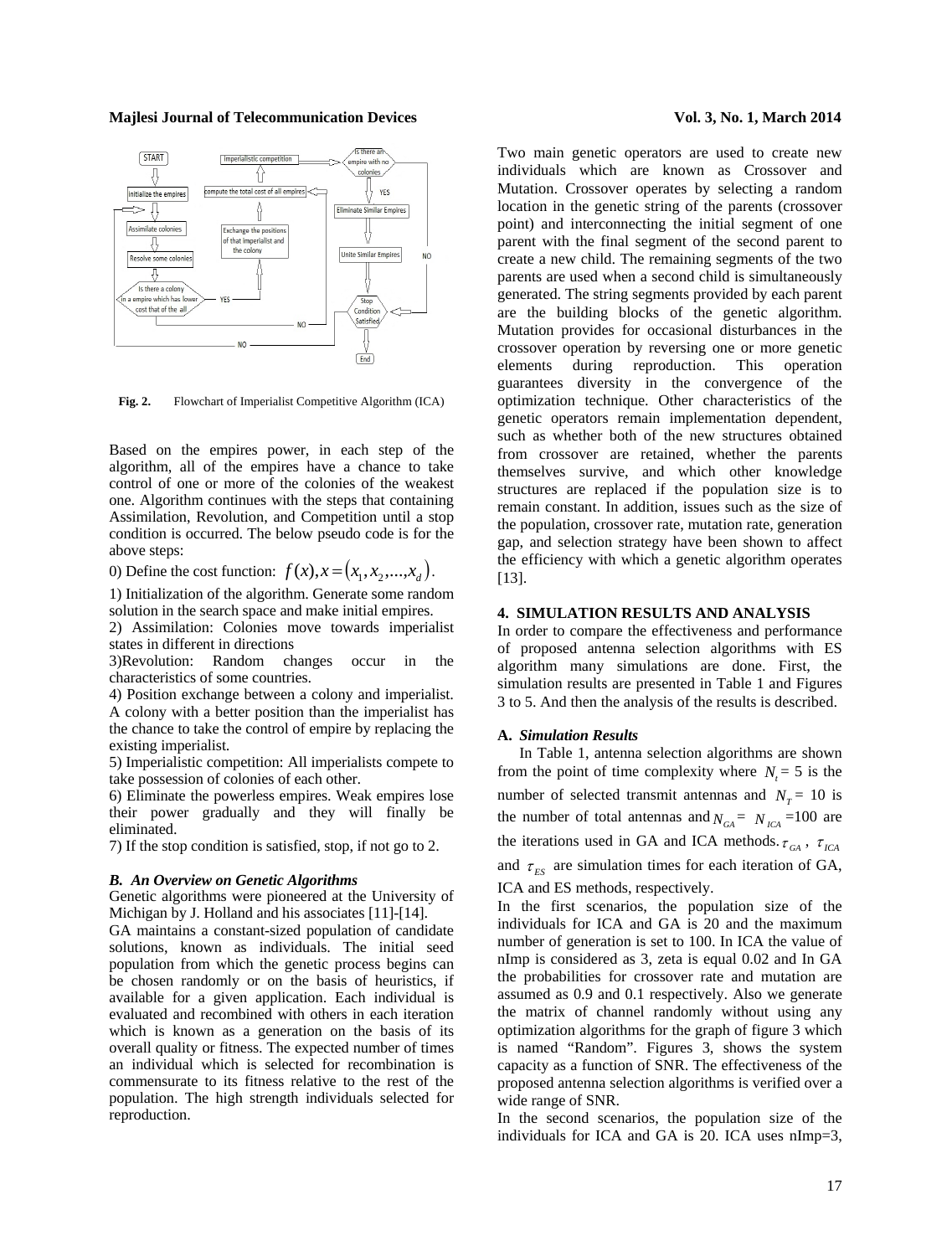#### **Majlesi Journal of Telecommunication Devices Vol. 3, No. 1, March 2014**

GA uses a crossover rate and mutation probability of 0.9 and 0.1 respectively. Figures 4, shows system capacity as a function of iteration. The effectiveness of the proposed antenna selection algorithms is verified over a wide range of iteration.

In the third scenario, the maximum number of generation/iteration is set to 100. ICA uses nImp=3, GA uses a crossover rate and mutation probability of 0.9 and 0.1 respectively. Figures 5, show system capacity as a function of population of size (Popsize). The effectiveness of the proposed antenna selection algorithms is verified over a wide range of Popsize.

#### *A. Simulation Analysis*

As shown in Table 1, ICA has better result in simulation time, it means that ICA is faster than GA and ES methods.

In the first scenario as shown in Figure 3, ICA method has better capacity for a specific SNR in comparison with the others. In the second scenario as shown in Figure 4, ICA method has better capacity for a specific iteration in comparison with the others. ICA need only 70 iterations to reach the optimum solution but the GA method after 100 iterations can not reach the optimum solution. In the third scenario as shown in Figure 5, one may realize that the ICA method is not dependent on the Popsize, whereas the GA method is sensitive to the Popsize. It means the ICA method can be considered as a faster algorithm.

| Table 1. Algorithms and Their Complexities |            |  |
|--------------------------------------------|------------|--|
| Algorithm                                  | Complexity |  |

| <b>Algorithm</b><br>s | Complexity<br><b>Order</b>                        | <b>Simulation</b><br>Time (Second) |
|-----------------------|---------------------------------------------------|------------------------------------|
| ES                    | $o\left(C_{N_{t}}^{N_{T}}\times \tau_{ES}\right)$ | 152.460(s)                         |
| GA                    | $o(N_{GA} \times \tau_{GA})$                      | $4.4956$ (s)                       |
| <b>ICA</b>            | $o(N_{\text{ICA}} \times \tau_{\text{ICA}})$      | 1.5481(s)                          |





**Fig. 3.** Capacity versus SNR.





**Fig. 5.** Capacity versus the population size at  $SNR = 6 dB$ 

## **5. CONCLUSION**

In this paper, a new algorithm is proposed for antenna selection based on ICA. The algorithm achieves more capacity than the GA method and reduced computational and time complexities.